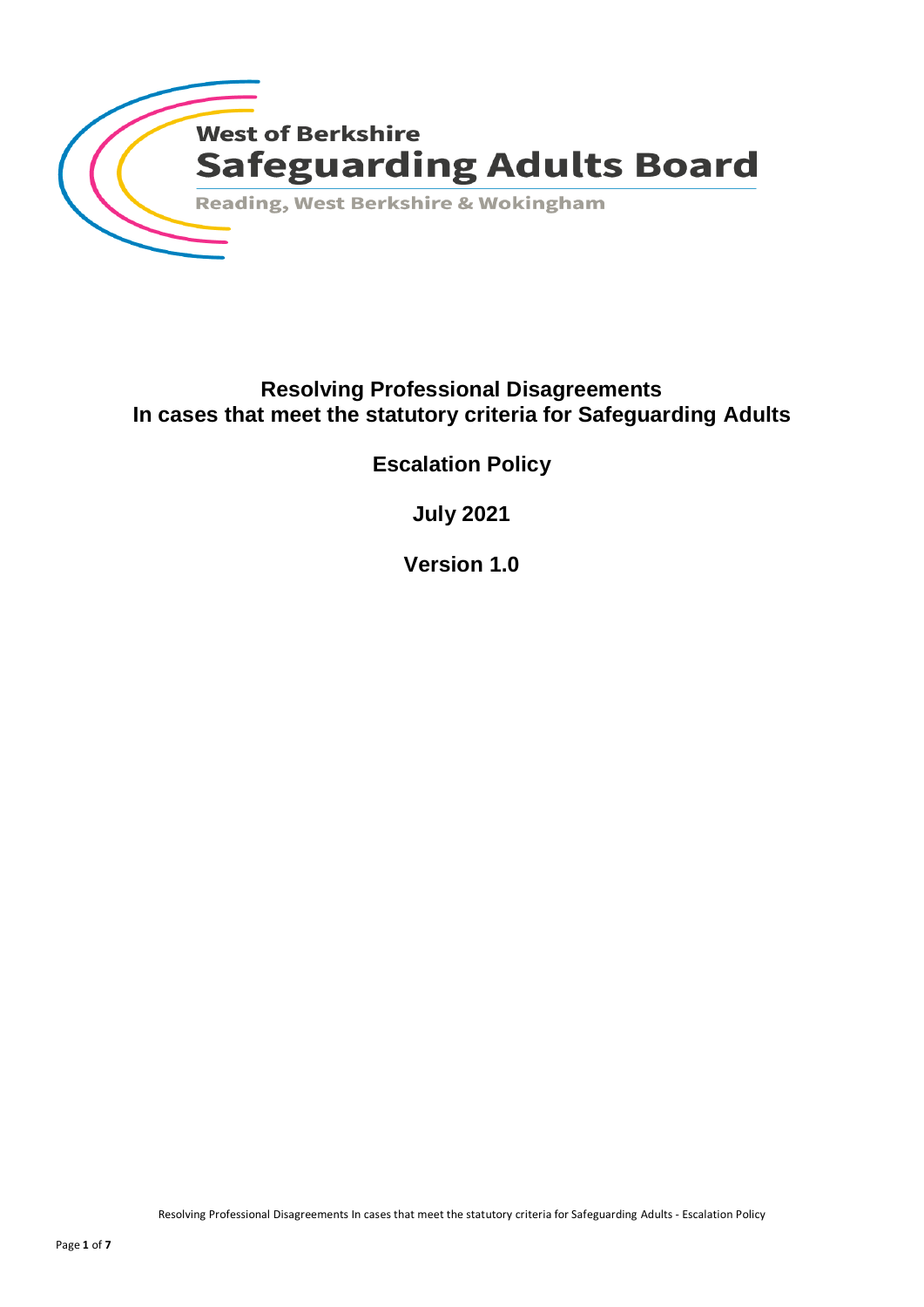# **1. Introduction**

Effective working together depends on an open and honest approach to relationships between agencies. Problem resolution is an integral part of professional co-operation in a multi-agency approach to safeguard adults. Occasionally situations arise when an agency feel that the actions, inaction or decisions of another agency do not adequately safeguard an adult at risk of abuse or neglect. Such situations have been highlighted in several Safeguarding Adult Reviews. This multi-agency guidance defines the process for resolving such professional differences, when a case meets the statutory criteria for safeguarding adults , and should be read alongside Berkshire [Safeguarding Adults Policy and Procedures](https://www.berkshiresafeguardingadults.co.uk/) as well as relevant internal organisation policies on escalating matters in dispute.

Disagreements in cases that meet the statutory criteria for safeguarding adults, could arise in several areas such as:

- Whether a safeguarding concern is reportable or non-reportable;
- Practitioner's roles and responsibilities;
- Lack of action from an agency; or
- Sooner than expected case closure.

This list is not exhaustive.

This policy provides practitioners with the steps to raise concerns they have about decisions made by other professionals or agencies by:

1. Avoiding disputes that put adults at further risk or take away focus from the adult;

2. Resolving the difficulties within and between agencies quickly and openly; or

3. Identifying problem areas in working together where there is a lack of clarity and to promote the resolution via amendment to protocols and procedures.

Resolution should be sought within the shortest timescale possible to ensure the adult at risk is protected. Disagreements should be resolved at the earliest possible stage, however if an adult is thought to be at risk of immediate harm, the designated safeguarding lead in your agency and relevant Local Authority should be informed immediately.

# **2. The 4 Stages of Resolution**

# **Stage One: Discuss with the other Professional/Practitioner**

Those individuals who are unable to reach an agreement should have a discussion to resolve the problem. This discussion must take place as soon as possible and could be a telephone conversation or a virtual 'face to face' meeting. It should be recognised that differences in status and/or experience may affect the confidence of some workers to pursue this if they are not supported by their respective agency.

# **Stage Two: Escalate to Line Manager**

If the disagreement is not resolved, the worker should contact their immediate Line Manager who they report to, or in their absence another suitable manager. This Manager should have a discussion with the equivalent Line Manager, or in their absence another suitable manager in the other agency. If the case involves an adult who is already subject to an adult safeguarding plan, prior to the current disagreement, then this should be brought to the attention of the safeguarding lead with responsibility for that plan if they are not already involved in the disagreement.

# **Stage Three: Escalate to your Service or Senior Managers**

If the problem cannot be resolved at Stage Two above, then the Line Manager should report the situation to their respective manager who may be a Service Lead, Senior Manager or to a Named Designated Lead for Safeguarding. It is then for these Managers to attempt to resolve the professional differences through discussion.

If the disagreement cannot be resolved at this stage, then the expectation is that escalation should continue through the appropriate tiers of management within each agency until the matter is resolved. The respective agency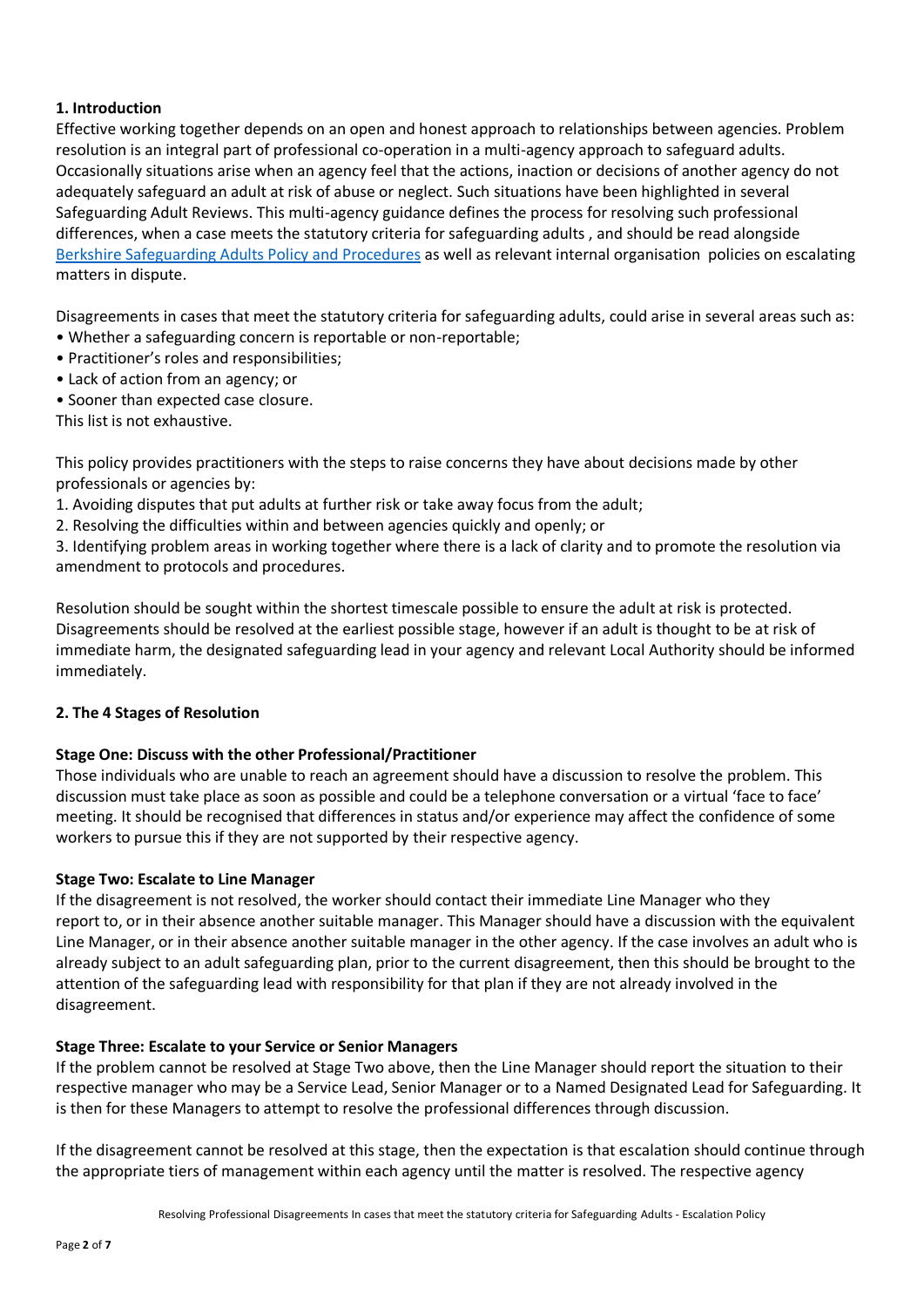members of West of Berkshire Safeguarding Adults Partnership Board (SAB) should be engaged in seeking resolution before the case is ultimately raised with the Independent Chair of SAB.

### **Stage Four: Resolution by the West of Berkshire Safeguarding Adults Partnership Board (SAB)**

If it has not been possible to resolve the professional differences between the agencies concerned (and after the SAB agency members have been involved), the matter should then as a very last resort be referred by the agency concerned to the Independent Chair of SAB, via the SAB Business Manager. The Chair may then either seek to resolve the issue directly with the relevant senior managers or convene a Resolution Panel. The agency raising the dispute must e-mail this form (link to be added on publication) through to the SAB Business Manager who will raise the matter with the chair at [Lynne.Mason@Reading.gov.uk](mailto:Lynne.Mason@Reading.gov.uk)

Any Resolution Panel convened at stage four must be composed of Senior Officers from the agencies who are members of the SAB. The Senior Officers should, as far as practicable, include the agencies engaged in the escalation process.

The Resolution Panel will receive representations from those involved in the dispute and will collectively resolve the professional differences concerned, by the application of relevant legislation, policy and best practice. The welfare of the individual and their views will be the primary concern, in line with the principles of Making Safeguarding Personal.

#### **3. Additional notes**

At all stages of the process, actions and decisions must be recorded in writing within the adult's records and shared with relevant personnel, which should include the worker who raised the initial concern.

If any agency involved in the escalation process does not have direct representation, for the resolution panel at stage 4, then this should be referred to the SAB Business Manager, who will arrange proxy representation on the resolution panel.

#### **4. Acknowledgments**

Thanks, and acknowledgment to: Cumbria Safeguarding Adults Board, Northamptonshire Safeguarding Adults Board, Walsall Safeguarding Partnership, Bracknell Forest Safeguarding Board, Cheshire West and Chester Local Safeguarding Adults Board.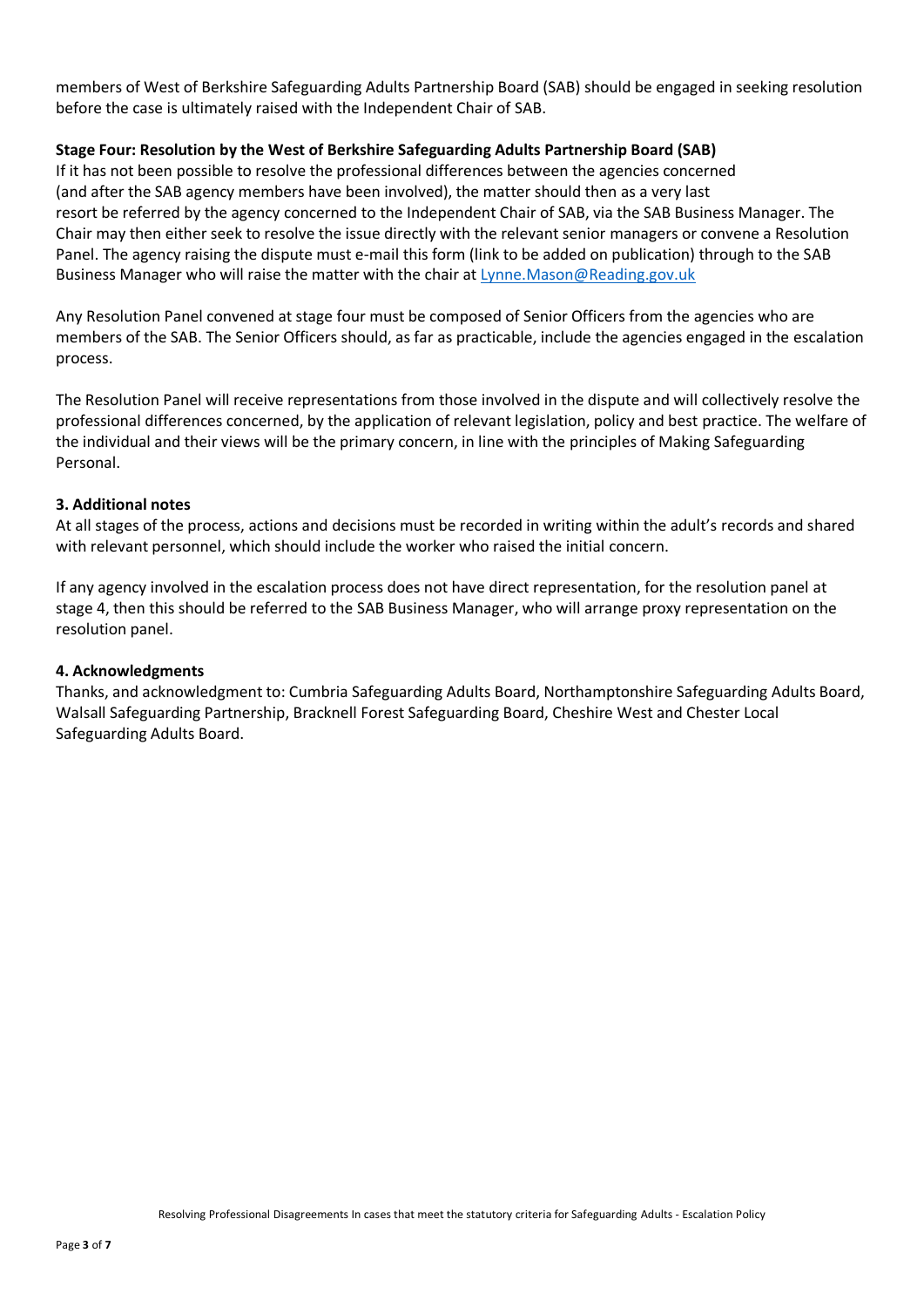#### **Only cases that meet the statutory criteria for safeguarding adults can be considered for this process.**

Key principle: it is every professional's <sup>1</sup>responsibility to problem solve. The aim must be to resolve professional disagreements at the earliest stage and lowest level and to ensure the adult concerned is safeguarded whilst the dispute is resolved.

#### **Stage 1**

If a professional is unhappy with a decision or response from any organisation arising out of an adult safeguarding procedure. Professional raises issue directly with professional colleague concerned to seek resolution. Timescales –– stage completed within 1 day of the concern arising (act immediately if there is a risk of significant harm).

Process ends if resolved at this stage.



#### **Stage 2**

Professional contacts Line Manager who will then have a decision with the equivalent Line Manager in the other agency.

If adult at risk is already subject to a safeguarding plan the assigned safeguarding lead for that plan is informed of the professional disagreement, if they are not already involved.

Timescales –– stage completed within 2 days of the concern arising (act immediately if there is a risk of significant harm).

Process ends if resolved at this stage.



#### **Stage 3**

Line Manager reports situation to their manager who will then attempt to resolve the professional differences through discussions.

Designated Safeguarding Lead within the agency are to be informed of the disagreement.

Discussions should be escalated through the appropriate management tiers within the agency until resolved. SAB members from the agency to be engaged in seeking a resolution before moving to stage 4 in the process.

Timescales –– stage completed within 5 days of the concern arising (act immediately if there is a risk of significant harm).

Process ends if resolved at this stage.



#### **Stage 4**

Timescales — stage completed (including resolution panel and agreed action plan) within 10 days of the concern arising (act immediately if there is a risk of significant harm). Case to go to resolution panel, complete form and submit to SAB.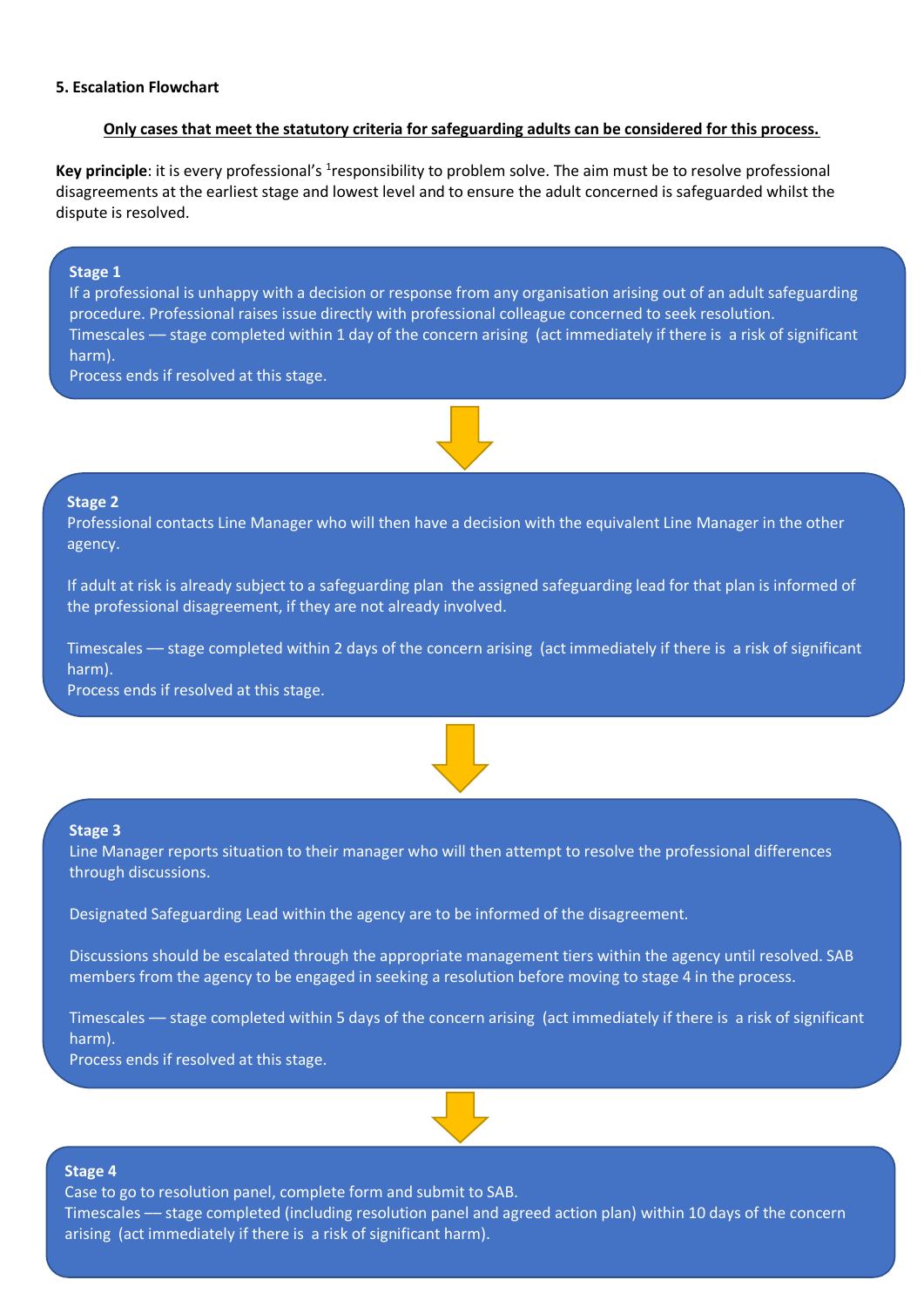| <b>Agency / Organisation</b>                            | <b>Position</b>                                                                                                                                                                            |
|---------------------------------------------------------|--------------------------------------------------------------------------------------------------------------------------------------------------------------------------------------------|
| <b>Adult Social Care Providers</b>                      | Manager                                                                                                                                                                                    |
| <b>Berkshire Healthcare Foundation Trust</b>            | Heidi Ilsley, Deputy Director of Nursing, Berkshire Healthcare<br><b>Foundation Trust</b><br>Heidi.Ilsley@berkshire.nhs.uk<br>07717653897                                                  |
| Care Quality Commission (CQC)                           | Tel: 03000 616161                                                                                                                                                                          |
| <b>Clinical Commissioning Group</b><br>(Berkshire West) | Kathy Kelly, Head of Safeguarding Adults, NHS Berkshire West<br><b>Clinical Commissioning Group (CCG)</b><br>kathykelly@nhs.net<br>Telephone: 01189525328<br>Mobile: 07920860047           |
|                                                         | <b>Assistant Director CHC Elizabeth Rushton</b>                                                                                                                                            |
| <b>Continuing Health Care</b>                           | bwccg.chcduty@nhs.net                                                                                                                                                                      |
|                                                         | Escalation emails include FAO Manager                                                                                                                                                      |
| <b>Healthwatch Reading</b>                              | Mandeep Kaur Sira, CEO, Healthwatch Reading<br>mandeep@healthwatchreading.co.uk                                                                                                            |
|                                                         | 07786 476257                                                                                                                                                                               |
| <b>Healthwatch West Berkshire</b>                       | Andrew sharp, Chief Officer, Healthwatch West Berkshire<br>andrew.sharp@healthwatchwestberks.org.uk<br>07713 196801                                                                        |
| Healthwatch Wokingham                                   | Nicholas Durman, Assistant Manager, Healthwatch Wokingham<br>nicholas.durman@healthwatchwokingham.co.uk<br>0118 418 1418                                                                   |
| <b>National Probation Service</b>                       | Jennie Henstridge, Senior Probation Officer, National Probation<br>Service<br>Jennie.Henstridge@justice.gov.uk<br>01189560466                                                              |
| <b>Reading Borough Council</b>                          | Seona Douglas, Director of Adult Care and Health Services,<br><b>Reading Borough Council</b><br>Seona.Douglas@Reading.gov.uk<br>Tel: 01189 372094<br>Mobile: 07738140104                   |
| Royal Berkshire Fire & Rescue Service                   | Risk Reduction Manager & Designated Safeguarding Officer<br>Elizabeth Warren<br>warrene@rbfrs.co.uk<br>Tel: 0118 945 2888                                                                  |
| Royal Berkshire Foundation Trust                        | Patricia Pease, Associate Director for Safeguarding and Mental<br>Health, Royal Berkshire NHS Foundation Trust<br>patricia.pease@royalberkshire.nhs.uk<br>0118 3228253 mobile 07824522489. |

## **Appendix 1 - Stage Four – Senior operational manager and/or SAB representative**

Resolving Professional Disagreements In cases that meet the statutory criteria for Safeguarding Adults - Escalation Policy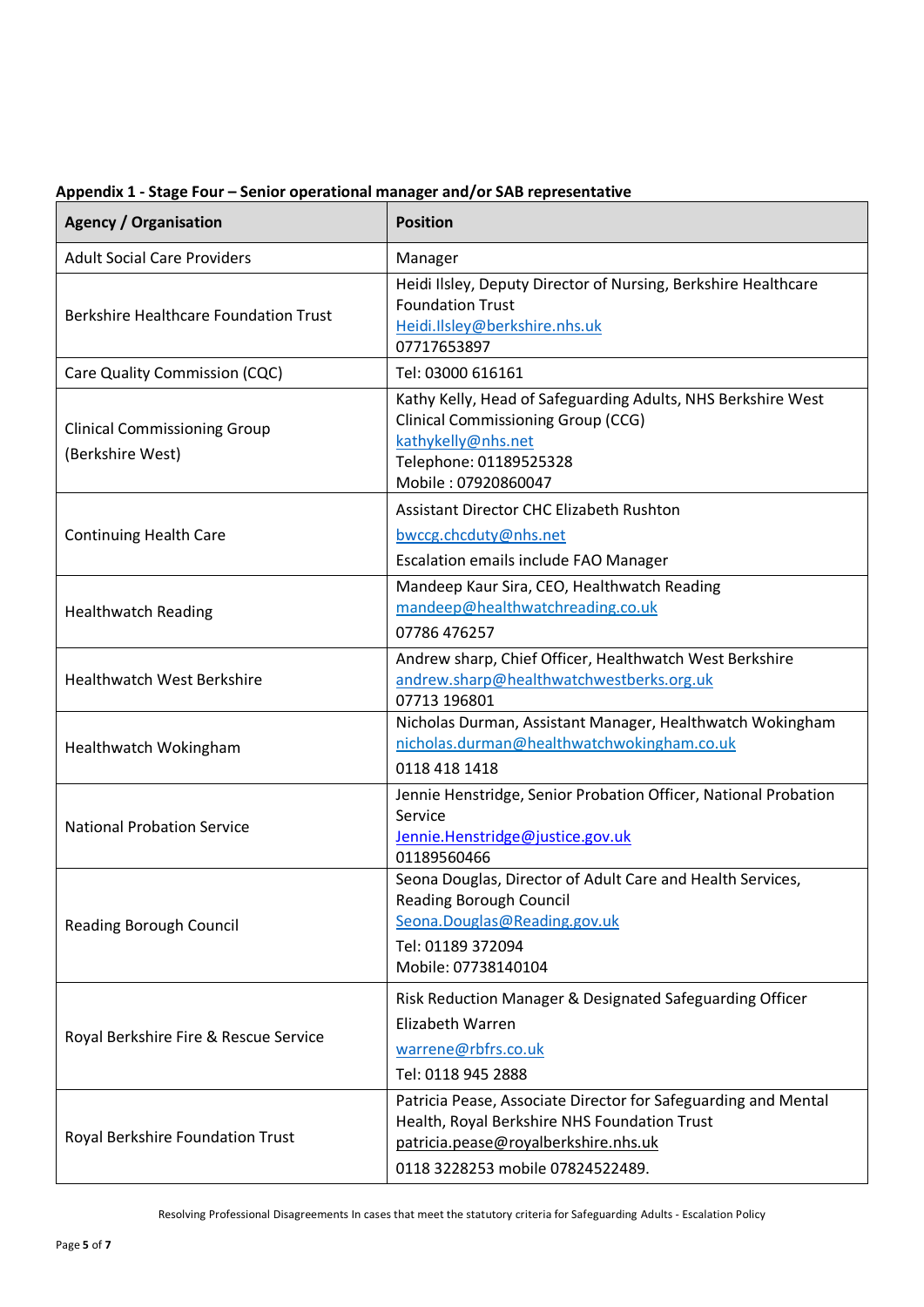| South Central Ambulance Service                         | Anthony Heselton, Head of Safeguarding & Prevent, South Central<br>Ambulance Service<br>anthony.heselton@scas.nhs.uk;<br>07803760616                              |
|---------------------------------------------------------|-------------------------------------------------------------------------------------------------------------------------------------------------------------------|
| <b>Thames Valley Police</b>                             | Supt. John Nicholas, LPA Commander Reading, Thames Valley<br>Police<br>Nicholas.John@thamesvalley.pnn.police.uk<br>01865 845349 / 351 6002 / Mobile 07973 135 260 |
| Voluntary Sector Organisations - Reading                | Rachel Spencer, CEO, Reading Voluntary Action<br>rachel.spencer@rva.org.uk<br>01189372273                                                                         |
| Voluntary Sector Organisations - West Berks             | Garry Poulson, Director, Volunteer Centre West Berkshire<br>Garry@vcwb.org.uk<br>01635 49004                                                                      |
| Voluntary Sector Organisations-<br>Wokingham            | Philip Bell, Interim CEO Involve<br>Philip.Bell@involve.community<br>01344 304404                                                                                 |
| <b>West Berkshire Council</b>                           | Andy Sharp, Executive Director - People, West Berkshire District<br>Council<br>andy.sharp1@westberks.gov.uk<br>07833095956                                        |
| West Berkshire Safeguarding Adults<br>Partnership Board | Lynne Mason, Business Manager, West of Berkshire Safeguarding<br><b>Adults Partnership Board</b><br>Lynne.Mason@Reading.gov.uk<br>Telephone: 07718 120601         |
| Wokingham Borough Council                               | Simon Broad, Assistant Director - Adult Social Care at Wokingham<br>Borough Council, Wokingham Borough Council<br>Simon.Broad@wokingham.gov.uk<br>07525 804119    |